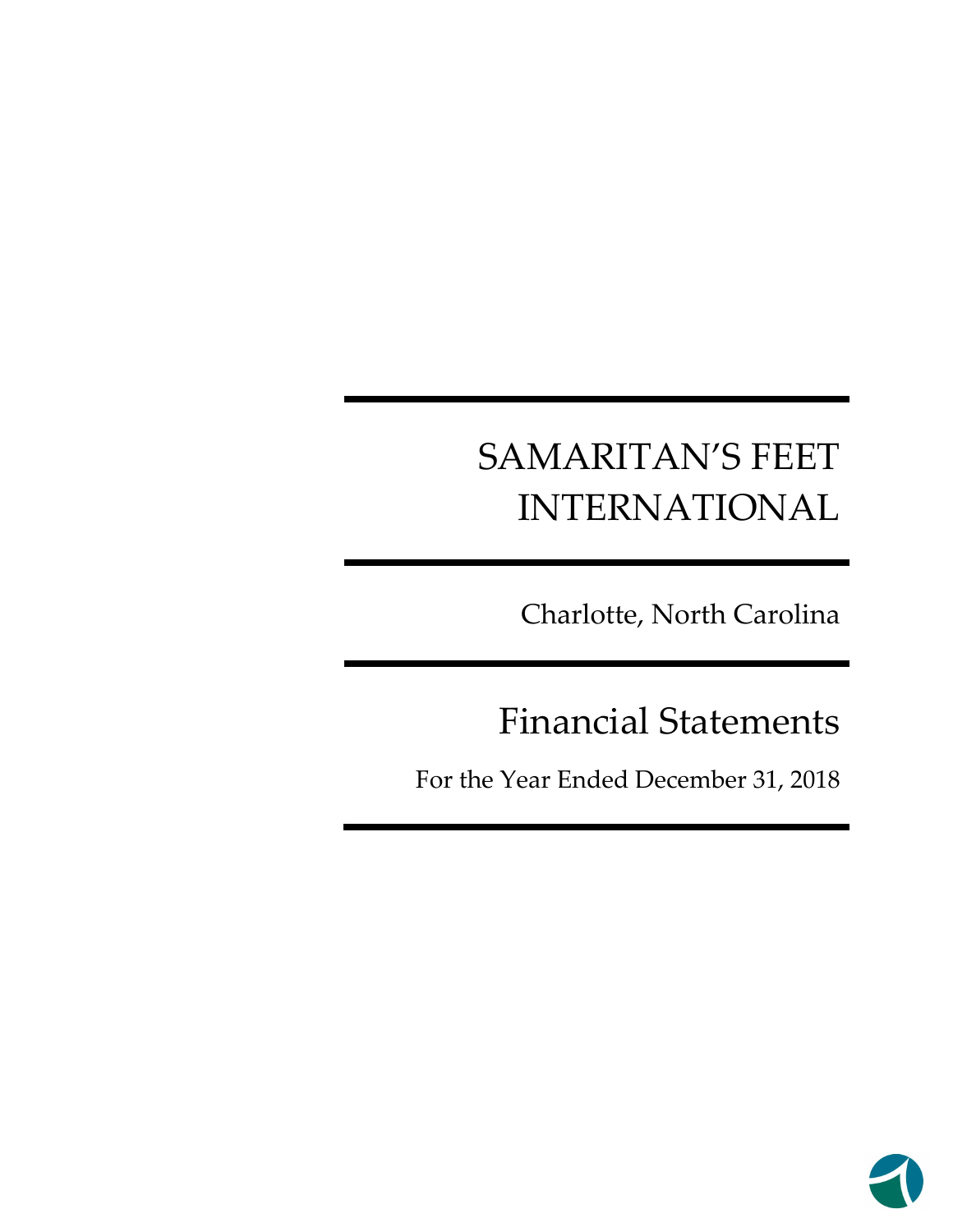#### **TABLE OF CONTENTS**

|                                         | Page     |
|-----------------------------------------|----------|
| <b>Independent Auditor's Report</b>     | $1 - 2$  |
| <b>Financial Statements</b>             |          |
| <b>Statement of Financial Position</b>  | 3        |
| <b>Statement of Activities</b>          | 4        |
| <b>Statement of Functional Expenses</b> | 5        |
| <b>Statement of Cash Flows</b>          | 6        |
| <b>Notes to Financial Statements</b>    | $7 - 12$ |

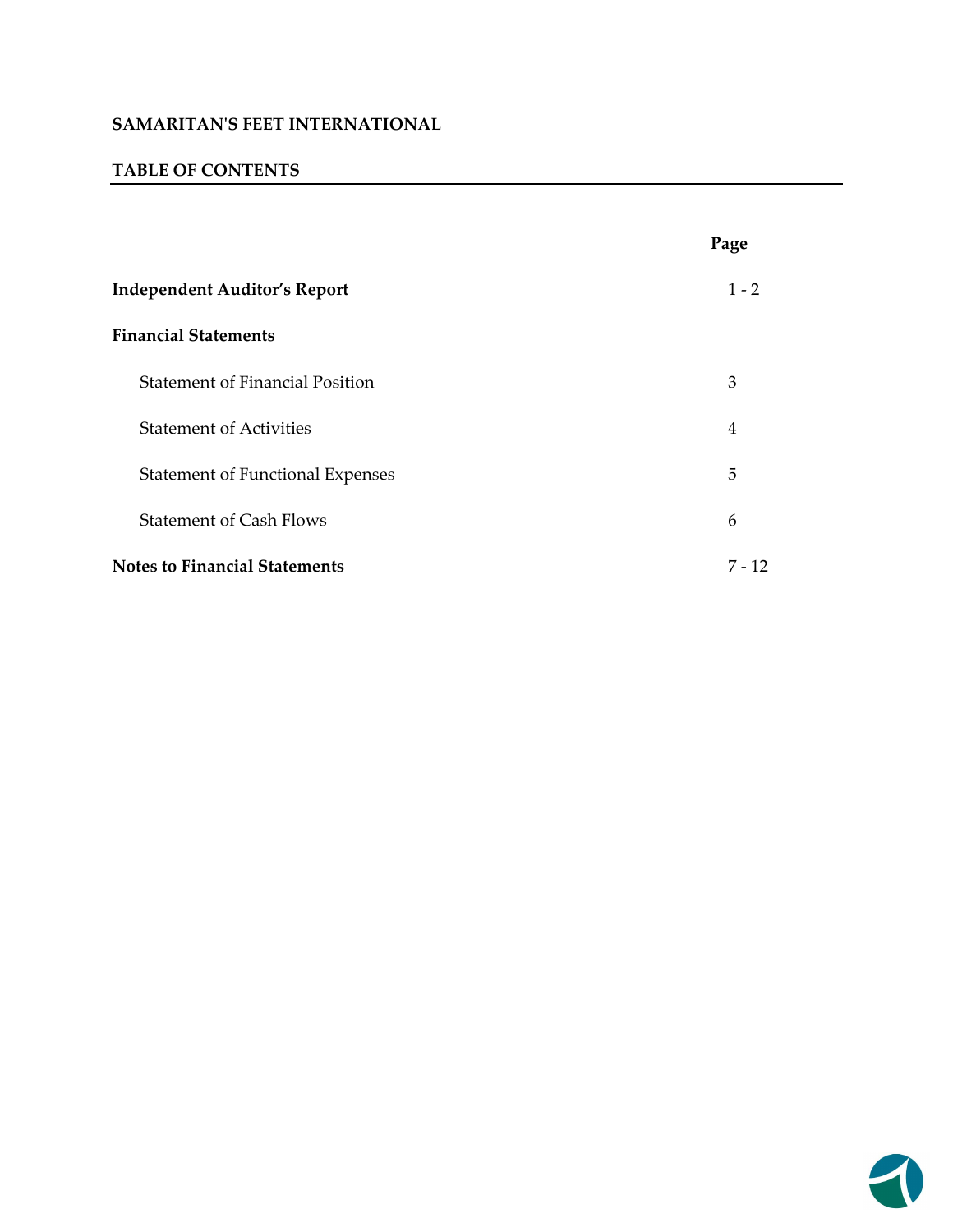

10815 Sikes Place Suite 100 Charlotte, NC 28277

704-841-9800 Main 704-841-9802 Fax www.bbwpllc.com

#### **INDEPENDENT AUDITOR'S REPORT**

To the Board of Directors of Samaritanʹs Feet International Charlotte, North Carolina

We have audited the accompanying financial statements of Samaritan's Feet International (a nonprofit organization), which comprise the statement of financial position as of December 31, 2018, and the related statements of activities, functional expenses and cash flows for the year then ended, and the related notes to the financial statements.

#### **Management's Responsibility for the Financial Statements**

Management is responsible for the preparation and fair presentation of these financial statements in accordance with accounting principles generally accepted in the United States of America; this includes the design, implementation, and maintenance of internal control relevant to the preparation and fair presentation of financial statements that are free from material misstatement, whether due to fraud or error.

#### **Auditor's Responsibility**

Our responsibility is to express an opinion on these financial statements based on our audit. We conducted our audit in accordance with auditing standards generally accepted in the United States of America. Those standards require that we plan and perform the audit to obtain reasonable assurance about whether the financial statements are free from material misstatement.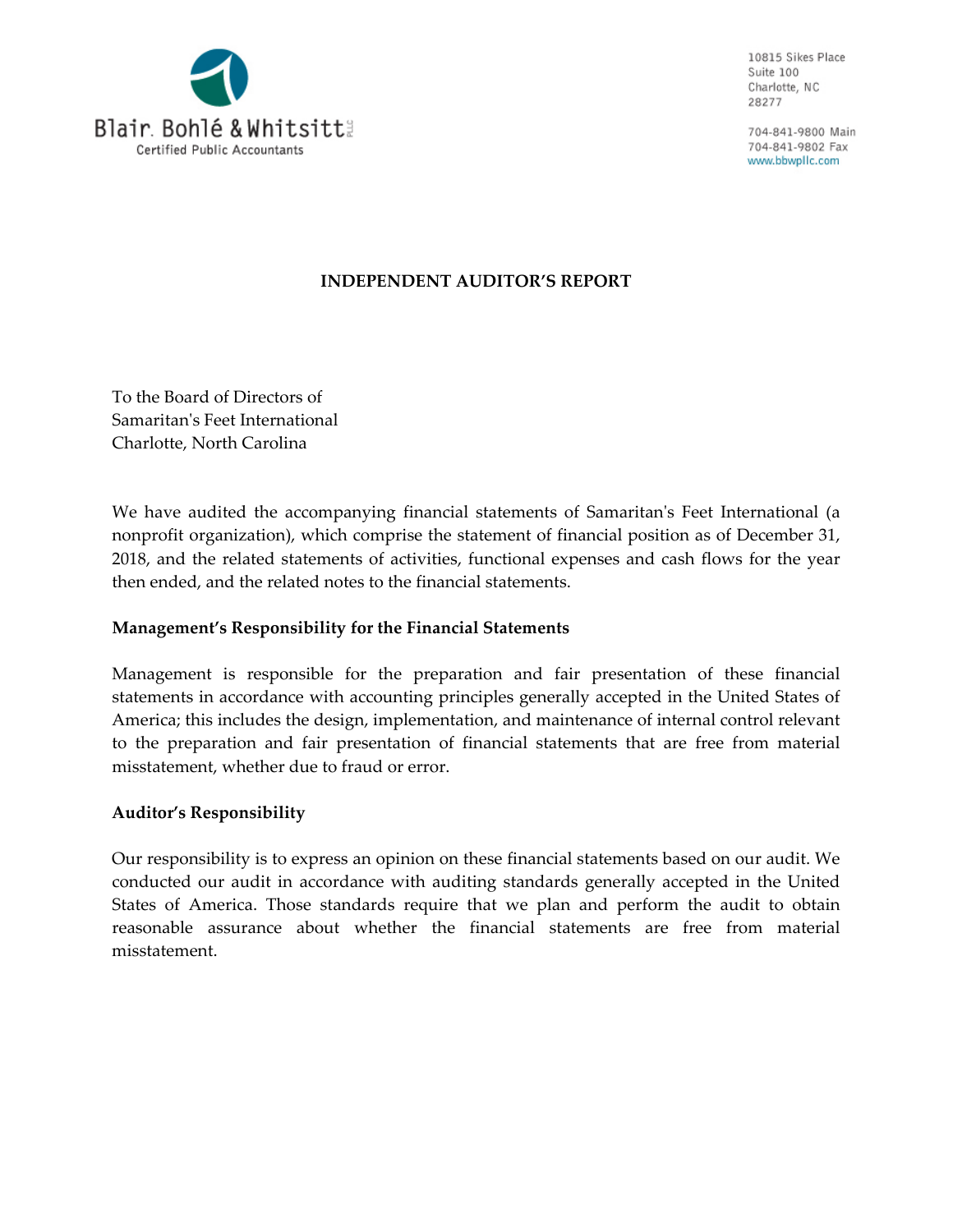An audit involves performing procedures to obtain audit evidence about the amounts and disclosures in the financial statements. The procedures selected depend on the auditor's judgment, including the assessment of the risks of material misstatement of the financial statements, whether due to fraud or error. In making those risk assessments, the auditor considers internal control relevant to the entity's preparation and fair presentation of the financial statements in order to design audit procedures that are appropriate in the circumstances, but not for the purpose of expressing an opinion on the effectiveness of the entity's internal control. Accordingly, we express no such opinion. An audit also includes evaluating the appropriateness of accounting policies used and the reasonableness of significant accounting estimates made by management, as well as evaluating the overall presentation of the financial statements.

We believe that the audit evidence we have obtained is sufficient and appropriate to provide a basis for our audit opinion.

## **Opinion**

In our opinion, the financial statements referred to above present fairly, in all material respects, the financial position of Samaritan's Feet International as of December 31, 2018, and the changes in its net assets and its cash flows for the year then ended in accordance with accounting principles generally accepted in the United States of America.

Blair Bohle' & Whitsitt, Rec

Charlotte, North Carolina December 20, 2019

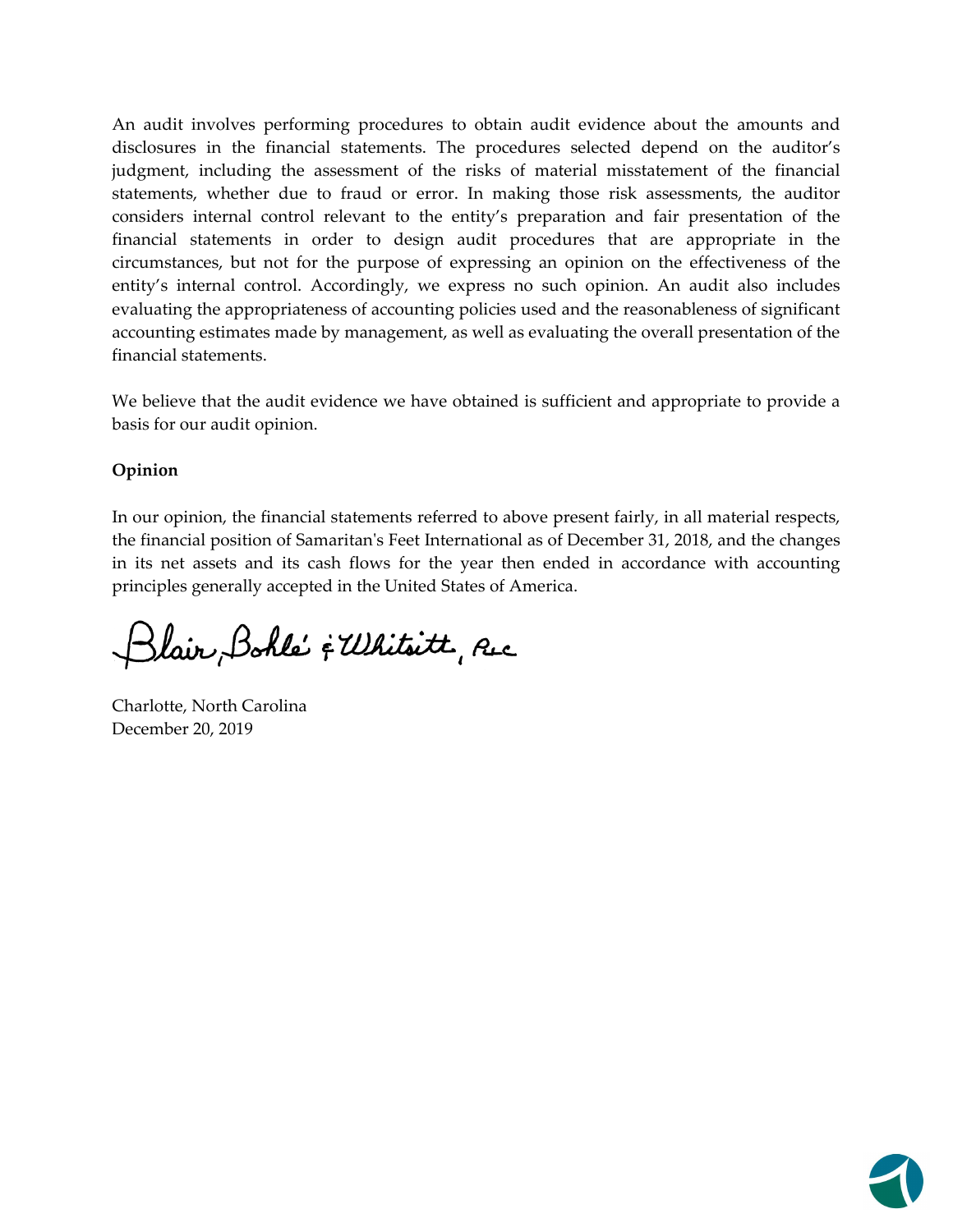# STATEMENT OF FINANCIAL POSITION

## *December 31, 2018*

| <b>ASSETS</b>                         |                 |
|---------------------------------------|-----------------|
| Cash and cash equivalents             | \$<br>403,085   |
| Contributions receivable, net         | 65,153          |
| Inventory                             | 923,655         |
| Prepaid expenses and other            | 16,786          |
| <b>Total current assets</b>           | 1,408,679       |
| Property and equipment                |                 |
| Vehicles                              | 33,370          |
| Furniture, fixtures and equipment     | 126,568         |
| Total                                 | 159,938         |
| Accumulated depreciation              | (150, 419)      |
| Net property and equipment            | 9,519           |
| Other assets                          |                 |
| Deposits                              | 6,600           |
|                                       | \$<br>1,424,798 |
| <b>Current liabilities</b>            |                 |
| Line of credit                        | \$<br>202,590   |
| Accounts payable and accrued expenses | 71,254          |
| Unearned revenue                      | 22,100          |
| <b>Total current liabilities</b>      | 295,944         |
| <b>NET ASSETS</b>                     |                 |
| Without donor restrictions            | 205,199         |
| With donor restrictions               | 923,655         |
| <b>Total net assets</b>               | 1,128,854       |
|                                       | \$<br>1,424,798 |

The accompanying notes are an integral part of these financial statements.

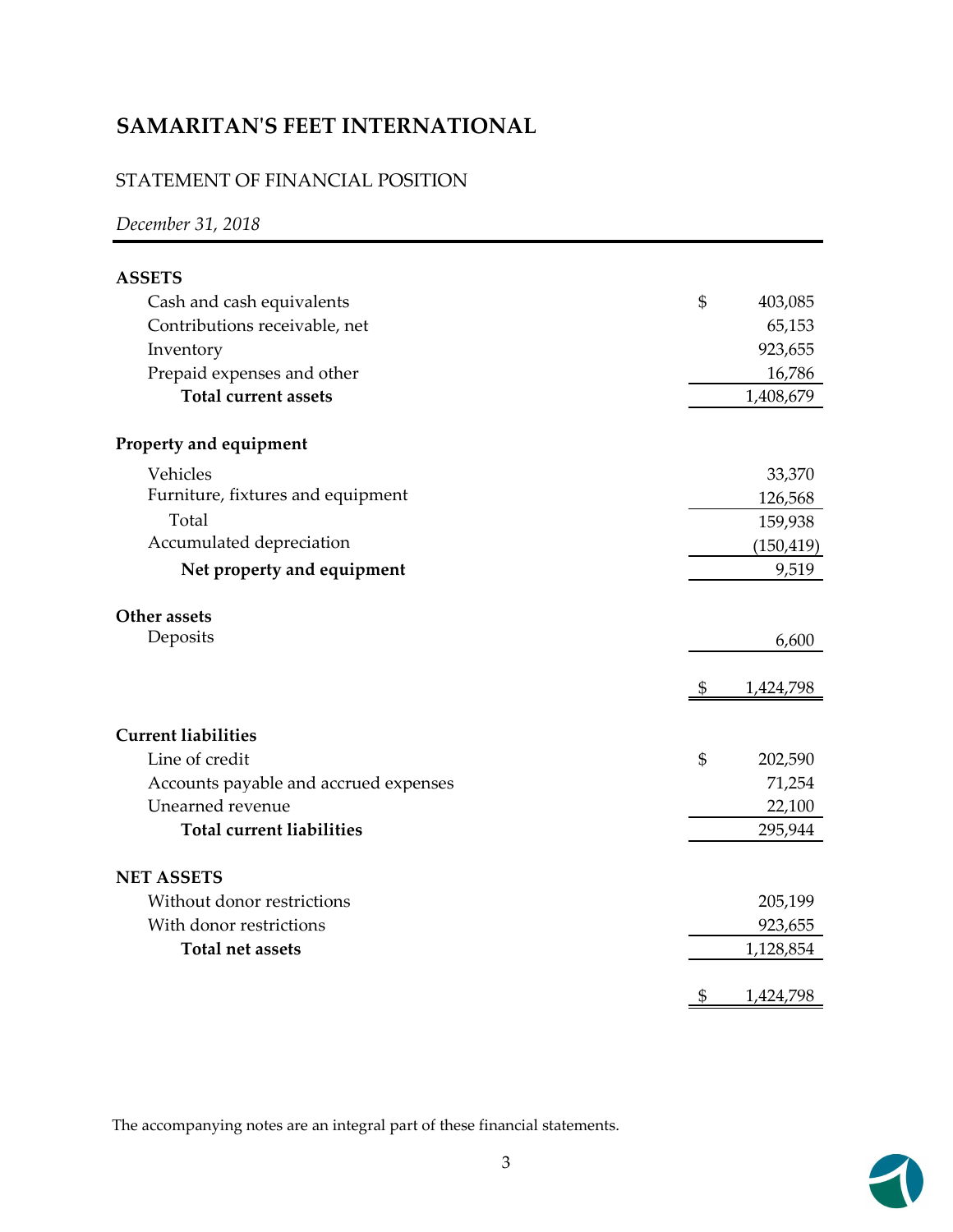#### STATEMENT OF ACTIVITIES

#### *For the year ended December 31, 2018*

|                                       | Without<br><b>Donor Restrictions</b> |            | With<br><b>Donor Restrictions</b> |               | Total           |
|---------------------------------------|--------------------------------------|------------|-----------------------------------|---------------|-----------------|
| Revenue                               |                                      |            |                                   |               |                 |
| Contributions and grants              | \$                                   | 1,884,956  | \$                                |               | \$<br>1,884,956 |
| Champions of Hope                     |                                      | 783,177    |                                   |               | 783,177         |
| <b>Missions</b>                       |                                      | 551,237    |                                   |               | 551,237         |
| In-kind donations                     |                                      | 136,560    |                                   | 733,520       | 870,080         |
| Other                                 |                                      | 4,943      |                                   |               | 4,943           |
| Net assets released from restriction: |                                      |            |                                   |               |                 |
| Satisfaction of program restrictions  |                                      | 2,228,681  |                                   | (2,228,681)   |                 |
| <b>Total revenue</b>                  |                                      | 5,589,554  |                                   | (1, 495, 161) | 4,094,393       |
| <b>Expenses</b>                       |                                      |            |                                   |               |                 |
| Program services                      |                                      | 5,356,260  |                                   |               | 5,356,260       |
| Management and general                |                                      | 290,055    |                                   |               | 290,055         |
| Fundraising                           |                                      | 403,400    |                                   |               | 403,400         |
| <b>Total expenses</b>                 |                                      | 6,049,715  |                                   |               | 6,049,715       |
| Change in net assets                  |                                      | (460, 161) |                                   | (1,495,161)   | (1,955,322)     |
| Net assets, beginning of year         |                                      | 665,360    |                                   | 2,418,816     | 3,084,176       |
| Net assets, end of year               |                                      | 205,199    |                                   | 923,655       | 1,128,854       |

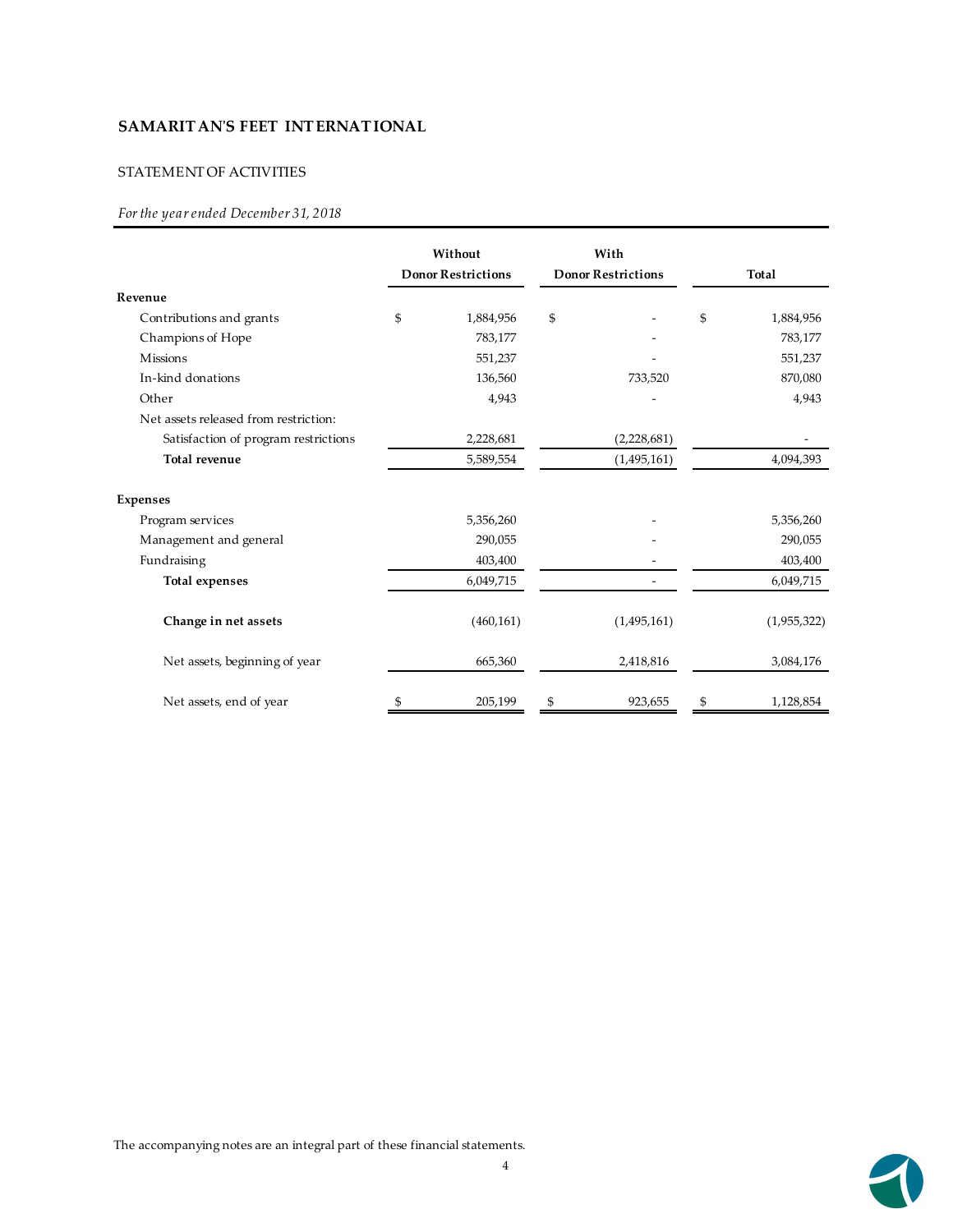#### STATEMENT OF FUNCTIONAL EXPENSES

*For the year ended December 31, 2018*

|                                    | Program<br><b>Services</b> | Management<br>and General | Fundraising   | Total           |
|------------------------------------|----------------------------|---------------------------|---------------|-----------------|
| <b>PERSONNEL</b>                   |                            |                           |               |                 |
| <b>Salaries</b>                    | \$<br>769,303              | \$<br>141,473             | \$<br>104,058 | \$<br>1,014,834 |
| Payroll taxes                      | 64,826                     | 3,813                     | 7,627         | 76,266          |
| Total                              | 834,129                    | 145,286                   | 111,685       | 1,091,100       |
| <b>OTHER</b>                       |                            |                           |               |                 |
| Distributed goods domestically     | 2,533,736                  |                           |               | 2,533,736       |
| Distributed goods internationally  | 1,371,614                  |                           |               | 1,371,614       |
| Professional services              | 10,639                     | 34,243                    |               | 44,882          |
| Advertising and promotional        | 83,869                     |                           | 195,694       | 279,563         |
| Information and technology         |                            | 58,988                    |               | 58,988          |
| Occupancy                          | 156,695                    | 18,435                    | 9,217         | 184,347         |
| Travel                             | 30,868                     | 12,347                    | 80,256        | 123,471         |
| Insurance                          | 31,089                     |                           |               | 31,089          |
| Transportation and travel          | 1,378                      | 77                        | 77            | 1,532           |
| Contract services                  | 121,612                    |                           |               | 121,612         |
| Warehouse and logistics            | 34,149                     |                           |               | 34,149          |
| Office expenses                    | 103,512                    | 12,178                    | 6,089         | 121,779         |
| Bad debt expense                   |                            | 1,300                     |               | 1,300           |
| Other                              | 36,472                     | 6,436                     |               | 42,908          |
| <b>Total</b>                       | 4,515,633                  | 144,004                   | 291,333       | 4,950,970       |
| Total expenses before depreciation | 5,349,762                  | 289,290                   | 403,018       | 6,042,070       |
| Depreciation expense               | 6,498                      | 765                       | 382           | 7,645           |
| <b>TOTAL EXPENSES</b>              | \$<br>5,356,260            | \$<br>290,055             | \$<br>403,400 | \$<br>6,049,715 |

The accompanying notes are an integral part of these financial statements.

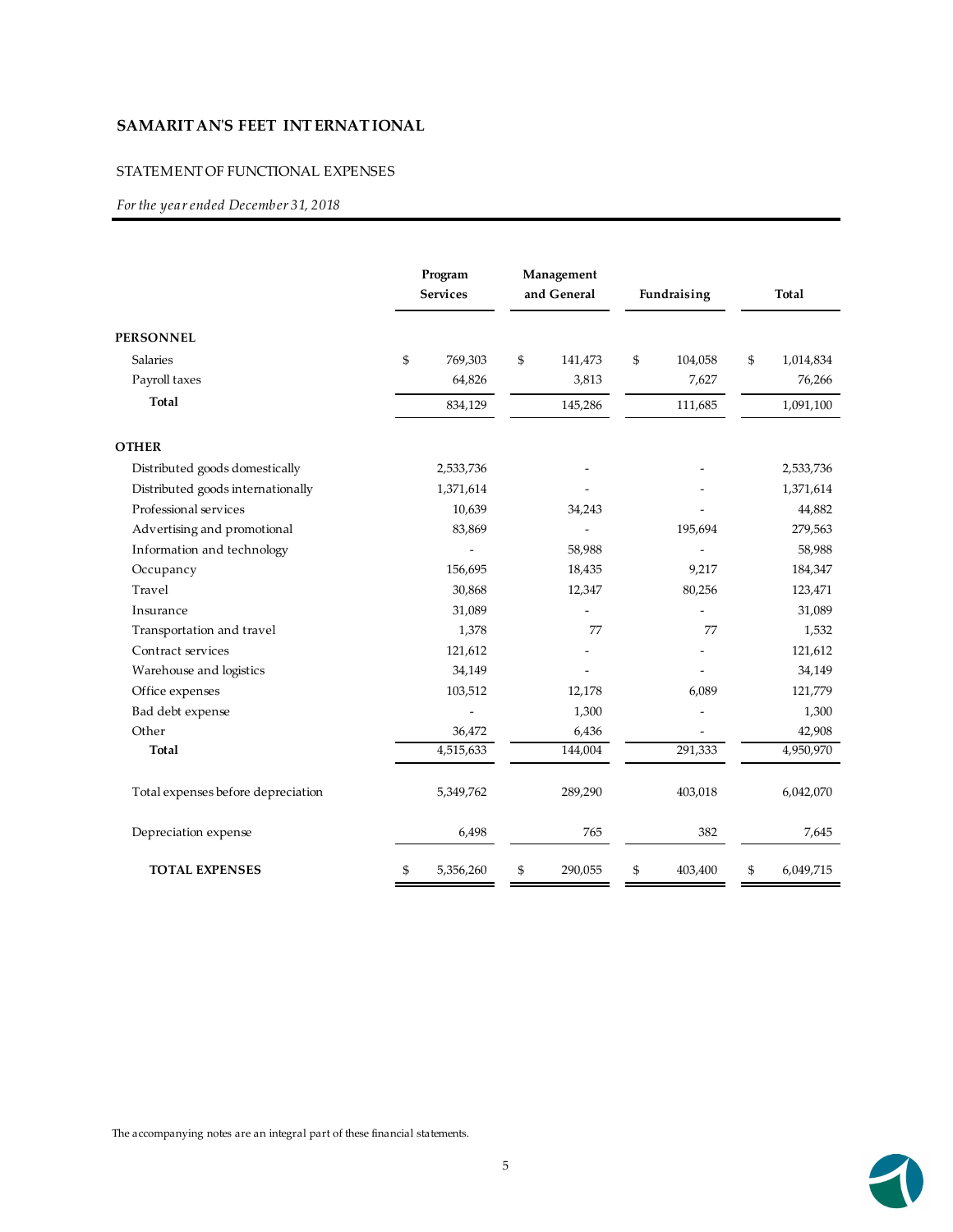# STATEMENT OF CASH FLOWS

# *For the year ended December 31, 2018*

| Cash flows from operating activities              |                   |
|---------------------------------------------------|-------------------|
| Change in net assets                              | \$<br>(1,955,322) |
| Adjustments to reconcile increase in net assets   |                   |
| to net cash used in operating activies:           |                   |
| Depreciation                                      | 7,645             |
| Decrease in:                                      |                   |
| Receivables                                       | 512,165           |
| Inventory                                         | 1,495,161         |
| Prepaid expenses and other assets                 | 49,898            |
| Decrease in:                                      |                   |
| Accounts payable and accrued expenses             | (109, 520)        |
| Deferred rent expense                             | (6, 533)          |
| Unearned revenue                                  | (115, 598)        |
| Net cash used in operating activities             | (122, 104)        |
| Cash flows from financing activities              |                   |
| Net repayment on line of credit                   | (48, 732)         |
| Net cash used in financing activities             | (48, 732)         |
| Net decrease in cash and cash equivalents         | (170, 836)        |
| Cash and cash equivalents, beginning of year      | 573,921           |
| Cash and cash equivalents, end of year            | \$<br>403,085     |
| Supplemental disclosure of cash flow information: |                   |
| Interest paid                                     | \$<br>13,926      |

The accompanying notes are an integral part of these financial statements.

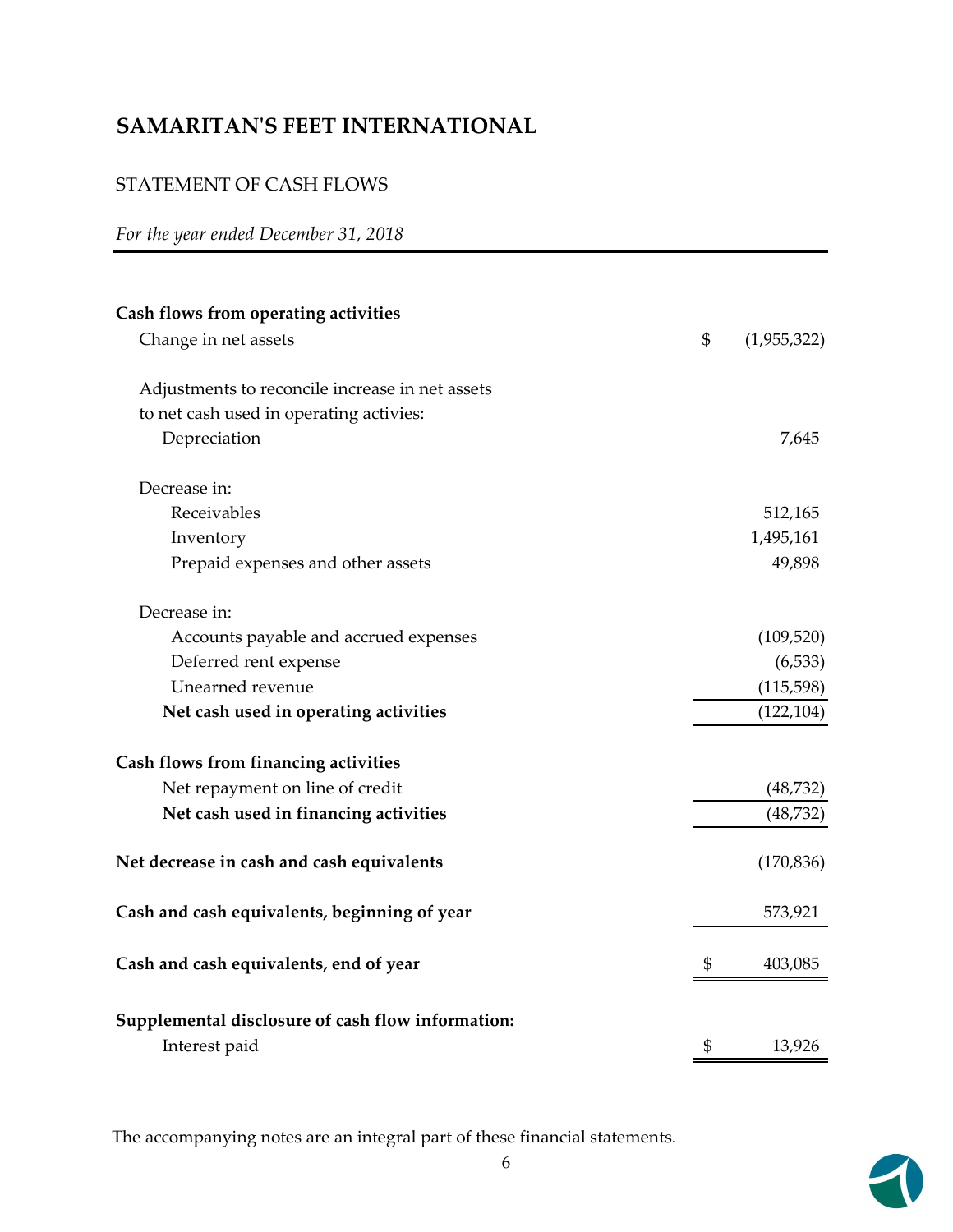# NOTES TO FINANCIAL STATEMENTS

### *December 31, 2018*

#### **NOTE 1 – ORGANIZATION AND PURPOSE**

#### *Organization and purpose*

Samaritan's Feet International ("SFI" or the "Organization") is a North Carolina nonprofit corporation. The Organization is located in Charlotte, North Carolina, and exists to provide shoes to alleviate human suffering. It does this by distributing purchased or donated new shoes nationally and internationally. The Organization's mission statement is "To distribute 10 million pairs of shoes to 10 million children across the world over the course of 10 years."

#### *Funding sources*

Activities of the Organization are financed principally by contributions from individuals, congregations, and public and private organizations.

#### **NOTE 2 – SUMMARY OF SIGNIFICANT ACCOUNTING POLICIES**

#### *Basis of presentation*

The accompanying financial statements have been prepared on the accrual basis of accounting in accordance with accounting principles generally accepted in the United States of America. Net assets and revenues, expenses, gains, and losses are classified based on the existence or absence of donor-imposed restrictions. Accordingly, net assets and changes therein are classified and reported as follows:

- Net assets without donor restrictions consist of amounts currently available for use in the day‐to‐day operation of the Organization and are not subject to donor‐imposed requirements. This class also includes assets previously restricted where restrictions have expired or been met.
- Net assets with donor restrictions are subject to donor-imposed stipulations that may or will be met, either by actions of the Organization and/or the passage of time. When a restriction expires, that is when a stipulated time restriction ends or purpose restriction is accomplished, net assets with donor restrictions are reclassified to net assets without donor restrictions and reported in the statement of activities as net assets released from restrictions. Net assets received with restrictions that are met in the same reporting period are included in net assets without donor restrictions. Other donor restrictions are perpetual in nature, whereby the donor has stipulated the funds be maintained in perpetuity.

All net assets except inventory are without donor restrictions at December 31, 2018. Inventory is restricted and must be distributed in accordance with the Organization's mission.

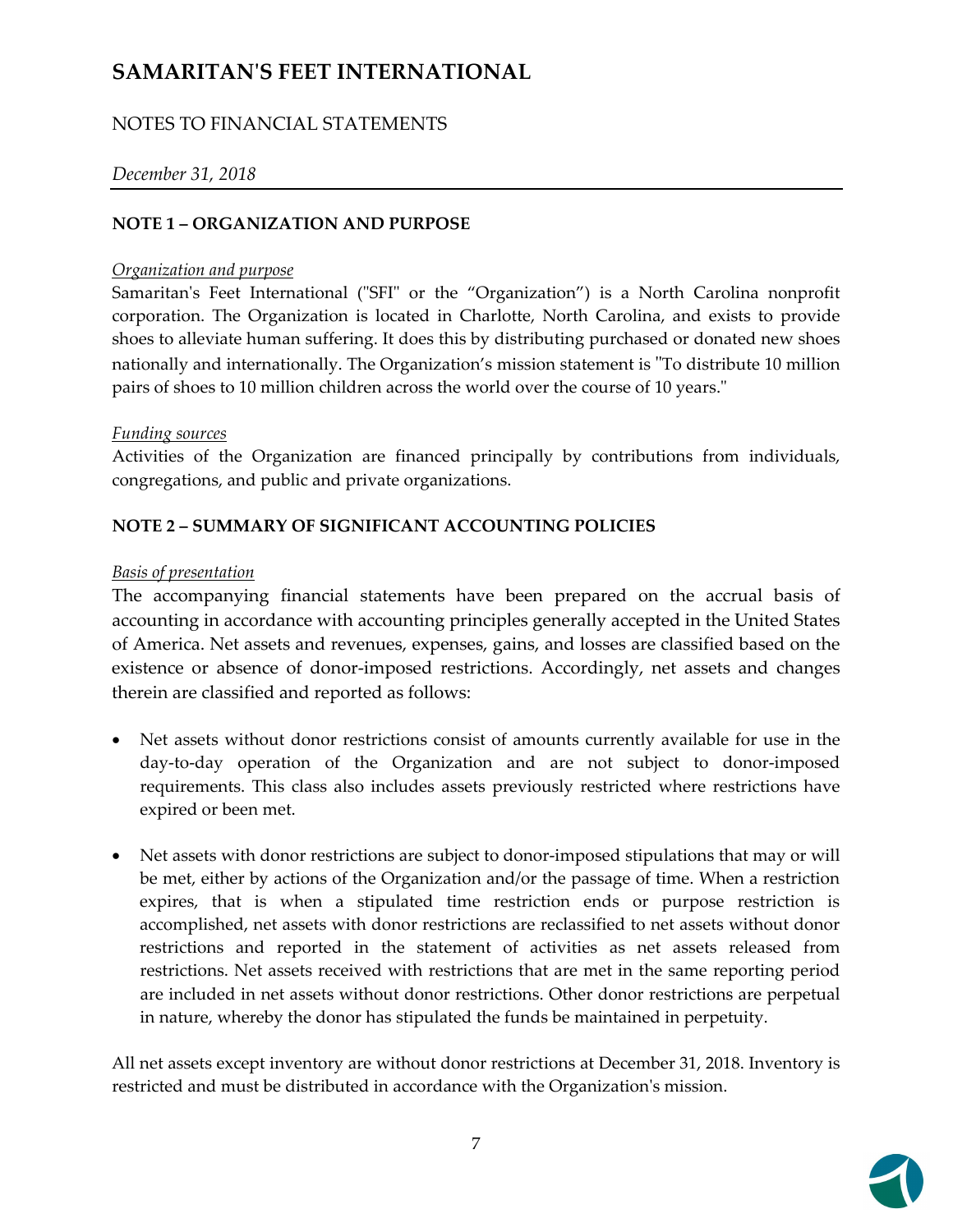## NOTES TO FINANCIAL STATEMENTS

#### *December 31, 2018*

#### **NOTE 2 – SUMMARY OF SIGNIFICANT ACCOUNTING POLICIES** *(continued)*

#### *Cash and Cash Equivalents*

For financial statement purposes, the Organization considers deposits that can be redeemed on demand and investments that have original maturities of less than three months, when purchased, to be cash equivalents.

#### *Contributions and other receivables*

Contribution and other receivables are periodically reviewed by management for collectability. Bad debts are provided for on the allowance method based on historical experience and management's evaluation of outstanding contributions and other receivables. Amounts are written off when they are deemed uncollectible. As of December 31, 2018, all receivables were considered by management to be fully collectible. All contribution and other receivables are due within one year of December 31, 2018.

#### *Property and equipment*

Property and equipment exceeding \$500 of value are recorded at cost if purchased or fair market value if donated. Costs that improve or extend the useful lives of assets are capitalized. Amounts paid for maintenance and repairs are expensed as incurred. Depreciation is computed using the straight‐line method over the estimated useful lives of the assets, which vary from five years for vehicles to five to seven years for furniture, fixtures and equipment. Depreciation expense for the year ended December 31, 2018 was \$7,645.

#### *Unearned revenue*

The Organization collects funds for events and mission trips that occur in future periods. The balance related to these activities was \$22,100 as of December 31, 2018. 

#### *Revenue recognition*

The Organization recognizes grants and donor contributions upon the earlier of receipt or when unconditionally promised. Grants and donor contributions without donor‐imposed restrictions are reported as net assets without restrictions. Grants and donor contributions with donor‐ imposed restrictions are reported as net assets with donor restrictions and are then reclassified to net assets without donor restrictions when the restrictions have been satisfied. Unconditional promises to give are recorded as promises are made. Conditional promises to give are not included as contributions until such time as the conditions are substantially met. Grants and donor contributions to be received over more than one fiscal year are recorded at the present value of the contribution if the present value discount is material.

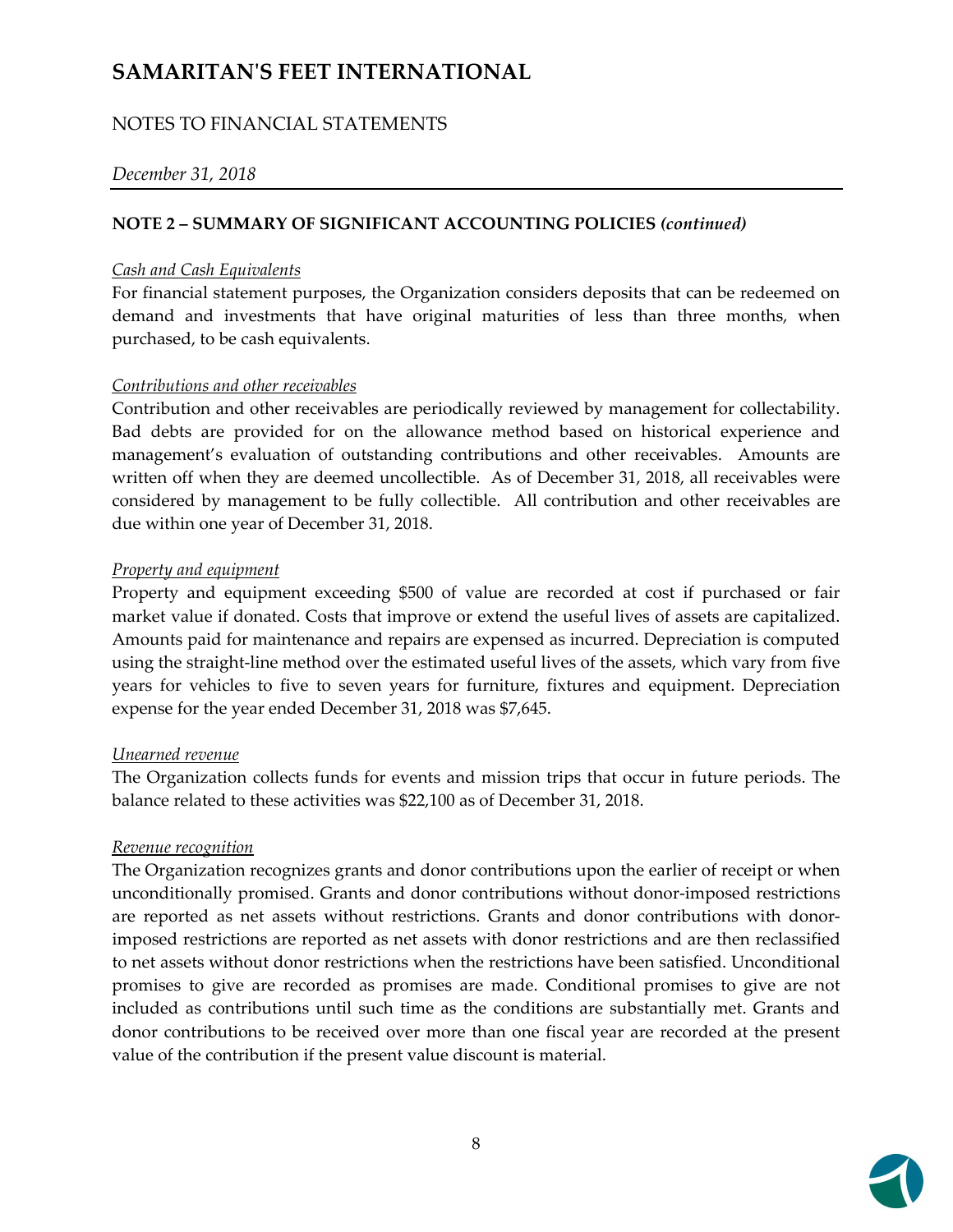## NOTES TO FINANCIAL STATEMENTS

#### *December 31, 2018*

#### **NOTE 2 – SUMMARY OF SIGNIFICANT ACCOUNTING POLICIES** *(continued)*

#### *Recorded donated services and goods*

Donated services are reported as contributions when the services (a) create or enhance nonfinancial assets or (b) would be purchased if they had not been provided by contribution, require specialized skills, and are provided by individuals possessing those skills. Donated equipment or materials, if significant, are included in support at fair value. The Organization recorded no contributed services and \$870,080 of donated goods for the year ended December 31, 2018.

#### *Other donated goods and services*

Many individuals volunteer their time and perform a variety of tasks that assist the Organization with specific assistance programs and various assignments. Also, the Organization receives clothing and similar noncash contributions, which are distributed or are donated to other nonprofit organizations for distribution.

#### *Advertising*

Advertising costs are expensed as incurred. Advertising costs totaled \$37,822 for the year ended December 31, 2018.

#### *Functional allocation of expenses*

Expenses are allocated to program services, management and general, and fundraising based on management's estimates of time spent performing tasks associated with these activities and various allocation methods appropriate to the type of expense.

#### *Federal income tax status*

The Organization is exempt from federal income tax under Section  $501(c)(3)$  of the Internal Revenue Code and is not a private foundation as defined by Section 509(a) of the Internal Revenue Code. Generally accepted accounting procedures require an organization to recognize a tax benefit or expense from an uncertain tax position only if it is more likely than not that the tax position will be sustained on examination by the taxing authorities, based on the technical merits of the position. The Organization had no uncertain tax positions as of December 31, 2018.

#### *Use of estimates*

The preparation of the financial statements in conformity with U.S. generally accepted accounting principles requires management to make estimates and assumptions that affect certain reported amounts of assets and liabilities and disclosures of contingent assets and liabilities at the date of the financial statements and the reported amounts of support, revenues and expenses during the reporting period. Actual results could differ from those estimates.

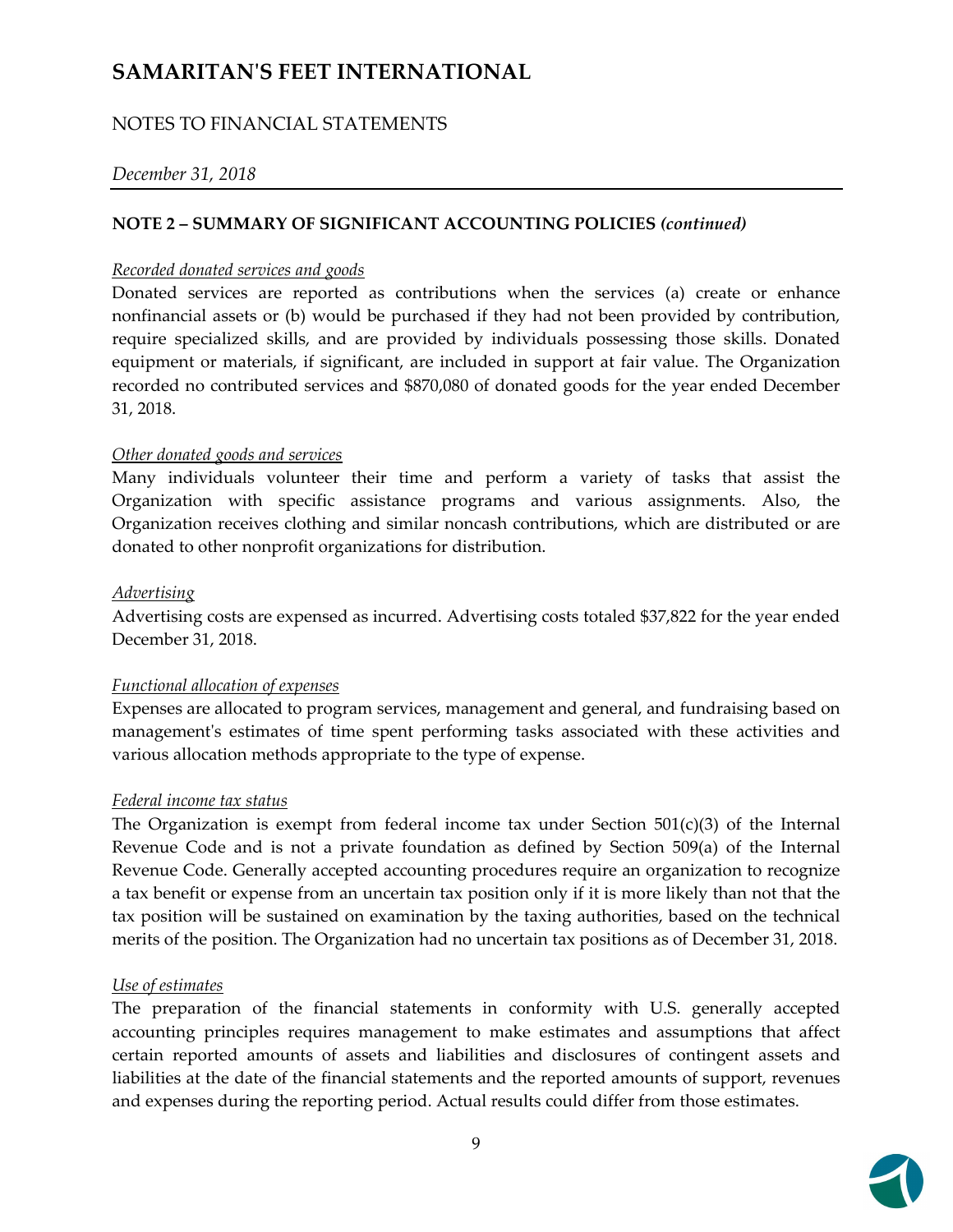# NOTES TO FINANCIAL STATEMENTS

#### *December 31, 2018*

#### **NOTE 2 – SUMMARY OF SIGNIFICANT ACCOUNTING POLICIES** *(continued)*

#### *Change in Accounting Principles*

On August 18, 2016, the Financial Accounting Standards Board ("FASB") issued Accounting Standards Update ("ASU") 2016-14, Presentation of Financial Statements of Not-for-Profit Entities. Adoption of FASB ASU 2016‐14 resulted in significant changes to financial reporting and disclosures for not-for-profit entities. More specifically, the standard addresses the complexity of net asset classification, clarity of information regarding liquidity and availability of cash, transparency in reporting financial performance measures, consistency in reporting expenses by function and nature, and the utility of the cash flow statement. ASU 2016‐14 was effective for the Organizationʹs December 31, 2018 financial statements.

#### **NOTE 3 – INVENTORY**

Inventory is stated at the lower of cost or net realizable value. Inventory received in‐kind is valued based on managementʹs estimate of fair value for each item. Inventory purchased is valued based on the amount paid for each item. Inventory is warehoused at the Organizationʹs warehouses in Charlotte, North Carolina unless in transit. At December 31, 2018, inventory consisted of 200,932 pairs of shoes which had not been distributed.

#### **NOTE 4 – LINE OF CREDIT**

The Organization has a line of credit with a financial institution which provides for borrowings up to \$275,000. This agreement expires on October 17, 2020. The line of credit accrues interest at the greater of a floating rate equal to the index plus 1.7% or the Floor Rate of 5.0%. The rate at December 31, 2018 was 7.2%. Interest expense related to the line of credit totaled \$13,926 for the year ended December 31, 2018. The outstanding balance at December 31, 2018 for this line of credit was \$202,590.

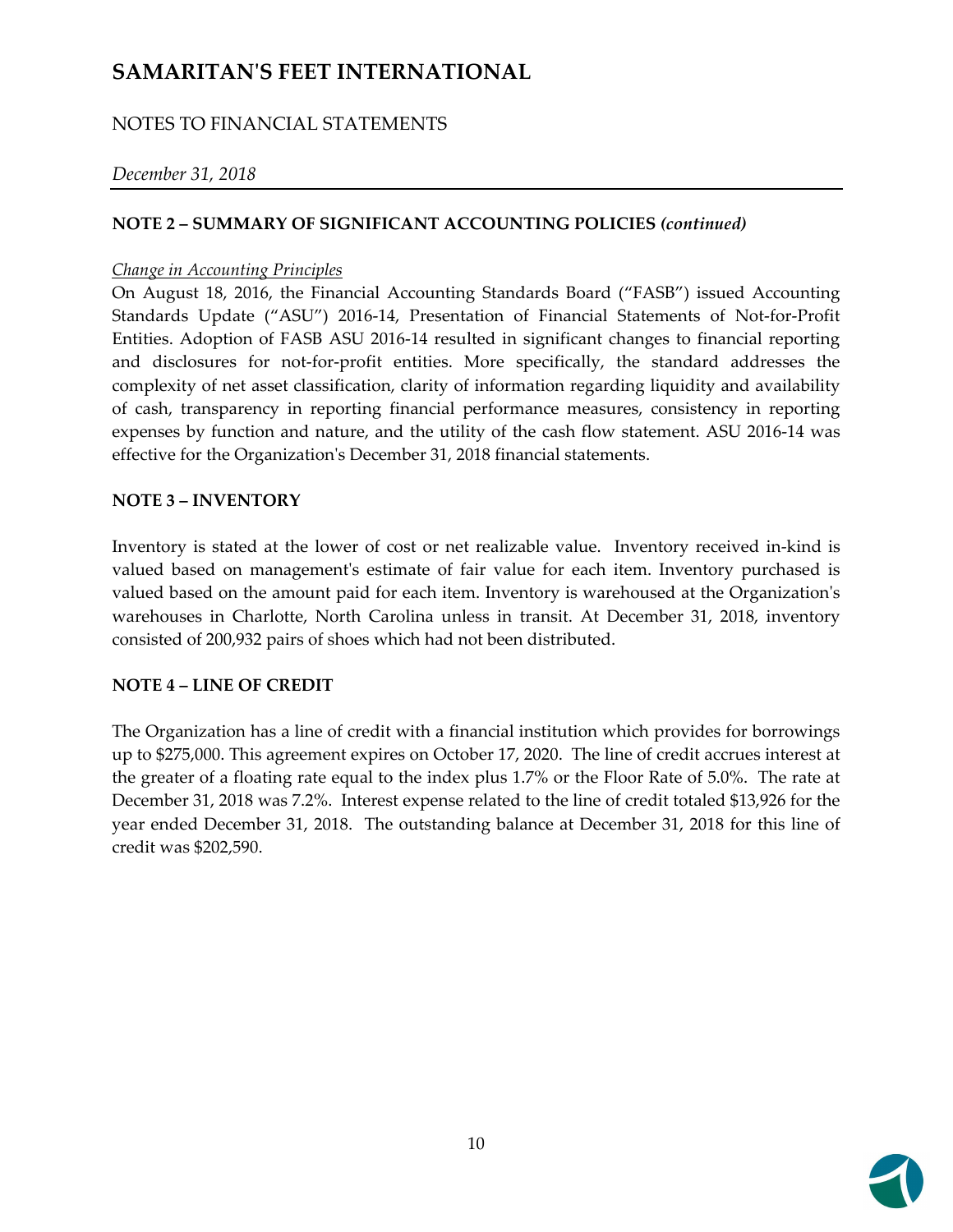# NOTES TO FINANCIAL STATEMENTS

## *December 31, 2018*

#### **NOTE 5 – OPERATING LEASE**

The Organization leases its office and warehouse under an operating lease agreement. The Organization records rent expense on a straight‐line basis over the lease term. The difference between the payments and expense in any period is recorded as deferred rent, which is \$0 at December 31, 2018. Rent expense was \$117,097 for the year ended December 31, 2018. Future minimum payments due under the operating lease agreement were as follows:

For the year ending December 31:

| 2019  | SS. | 120,020          |
|-------|-----|------------------|
| 2020  |     | 147,625          |
| 2021  |     | 24,724           |
| Total |     | 292,369<br>-292. |

#### **NOTE 6 – CONCENTRATIONS OF RISK**

During the year ended December 31, 2018, the Organization received 32 percent of its in‐kind donated shoes from one company. If the Organization did not receive large in‐kind donations from this company or others like it, its operations could be significantly affected.

Cash held in bank accounts is insured up to \$250,000 by the Federal Deposit Insurance Corporation (FDIC). As of December 31, 2018, the Organization's uninsured cash balances totaled \$144,981.

# **NOTE 7 – FINANCIAL ASSETS AVAILABLE TO MEET CASH NEEDS**

The following reflects the Organization's financial assets as of the balance sheet date, reduced by amounts not available for general use because of contractual or donor‐imposed restrictions within one year of the balance sheet date.